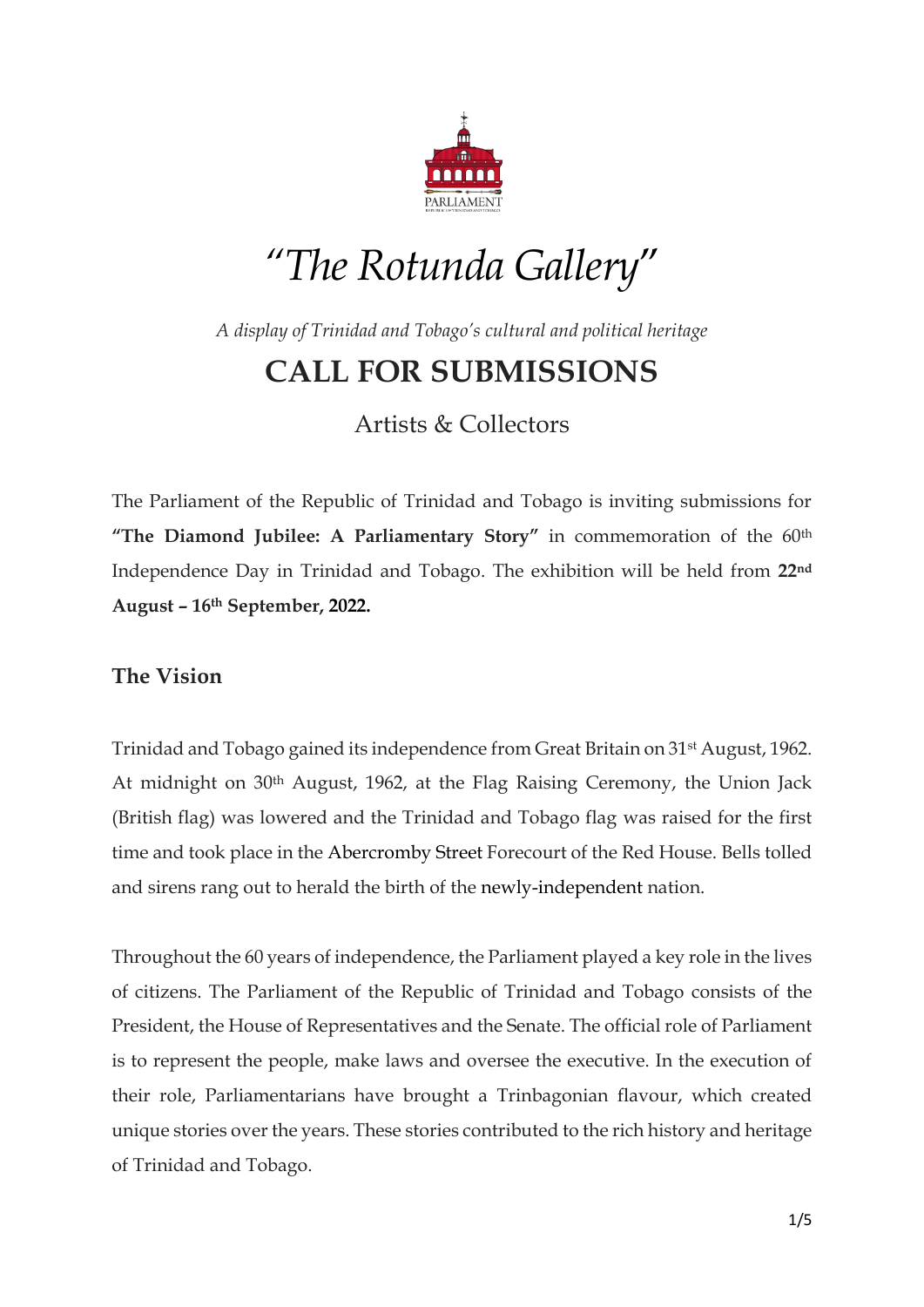In commemoration of this day, the Rotunda Gallery at the Red House is inviting submissions from artists who are nationals of Trinidad and Tobago to submit works based on the *sixty (60) years of Parliament through the eyes of an artist*. Artists should depict Parliamentary elements within their work, reflect Parliamentary pride and highlight the last sixty years of significant points in our local parliamentary history.

#### **Inspirational Tags**

Trinidad and Tobago; Independence Day; History of Independence; 1962; Parliament; Parliament History; Red House; Speaker of the House; President of the Senate; Prime Minister; Members of Parliament; Senators; House of Representatives; Senate; Parliamentary Privilege; Debates; Laws; Constitution; Bills; Hansard; Famous Female Parliamentarians; Clerks; Standing Orders; Order Paper; Maces; Marshal; Weddings; Eternal Flame; Fountain; Public Gallery; Woodford Square, the Peoples' Parliament; First Peoples; Red House Tours; Coup; 18:18; 1990; Dissolution; Democracy; Opposition; Independent; Government.

#### **Important Notes**

- All visual art genres are acceptable (painting, photography, drawing, sculpture, prints, fabric art, collage, installation art, digital art).
- Submissions for this call are open **only** to nationals of Trinidad and Tobago.
- There is no submission fee, but artists and collectors will be responsible for framing, transport, and insurance of their artwork.
- No sexual content, violence, hatred, or propaganda.
- The final decision on whether your artwork will be exhibited is at the sole discretion of the Office of the Parliament Rotunda Gallery Committee.
- Artists and Collectors may be invited to exhibit by the Office of the Parliament Rotunda Gallery Committee or solicited through a call to artists.
- The Office of the Parliament will, at the Artist's request, make contact information available to persons interested in purchasing the artwork. All sales and related negotiations are the sole responsibility of the Artist.
- **You are required to submit the title, medium, year, size, and price of artwork.**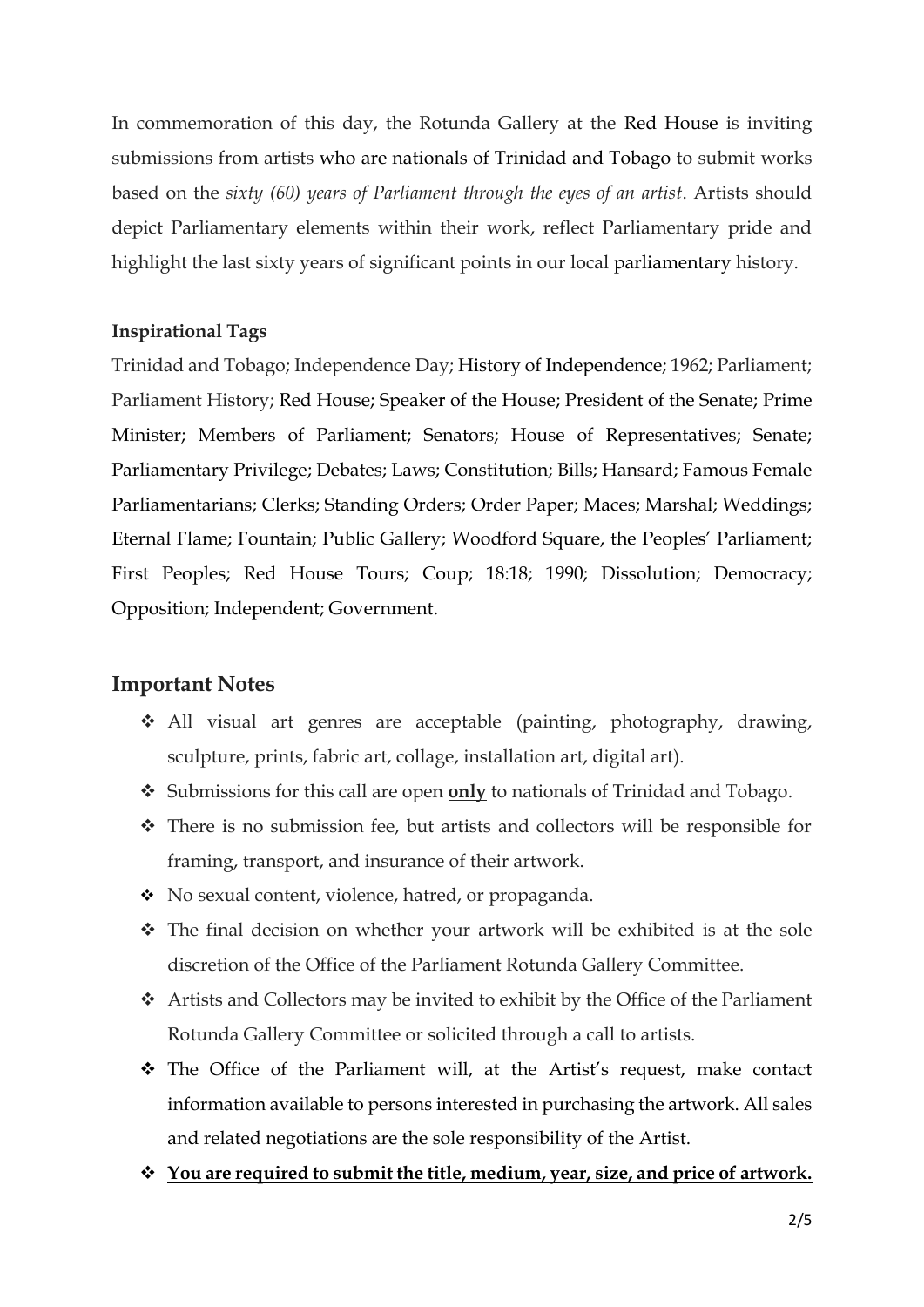# **Important Dates**

| Activity                                                                                                            | Date                                      |
|---------------------------------------------------------------------------------------------------------------------|-------------------------------------------|
| <b>Call for Submissions</b>                                                                                         | Wednesday 22nd June 2022                  |
| <b>Email Submission deadline</b> of artwork<br>and other supporting documents to<br>rotundagallery@ttparliament.org | Sunday 14th August, 2022                  |
| <b>Selection Notification</b> via email                                                                             | Tuesday 16th August, 2022                 |
| <b>Submission</b> of artwork at the Rotunda<br>Gallery, Red House                                                   | Saturday 20th August, 2022                |
| Deadline for collection of artworks                                                                                 | Thursday 22 <sup>nd</sup> September, 2022 |
| from the Rotunda Gallery, Red House                                                                                 |                                           |

## **Submission Guidelines and Requirements**

- Proof of Trinidad and Tobago citizenship (National ID or Passport).
- Contact information (name, phone number, email address).
- A brief Artist Statement (not exceeding 300 words).
- An explanation of each piece submitted (not exceeding 150 words per piece).
- $\div$  Images (at least 300 dpi) of up to three (3) pieces of work.
- Documents must be submitted electronically to [rotundagallery@ttparliament.org](mailto:rotundagallery@ttparliament.org) in Word format and images of work must be in .JPEG format. See title examples below:
	- o John Doe\_National ID
	- o John Doe\_The Diamond Jubilee \_2022\_24x44inches
	- o John Doe\_Artist Statement\_2022
- Collectors must submit proof of ownership of the artwork.
- **You are required to submit the title, medium, year, size, and price of artwork.**

#### **The Selection Process**

Office of the Parliament Rotunda Gallery Committee will judge the selection process for **"The Diamond Jubilee: A Parliamentary Story"** Exhibition.

**Frequently Asked Questions for Exhibitions at the Rotunda Gallery**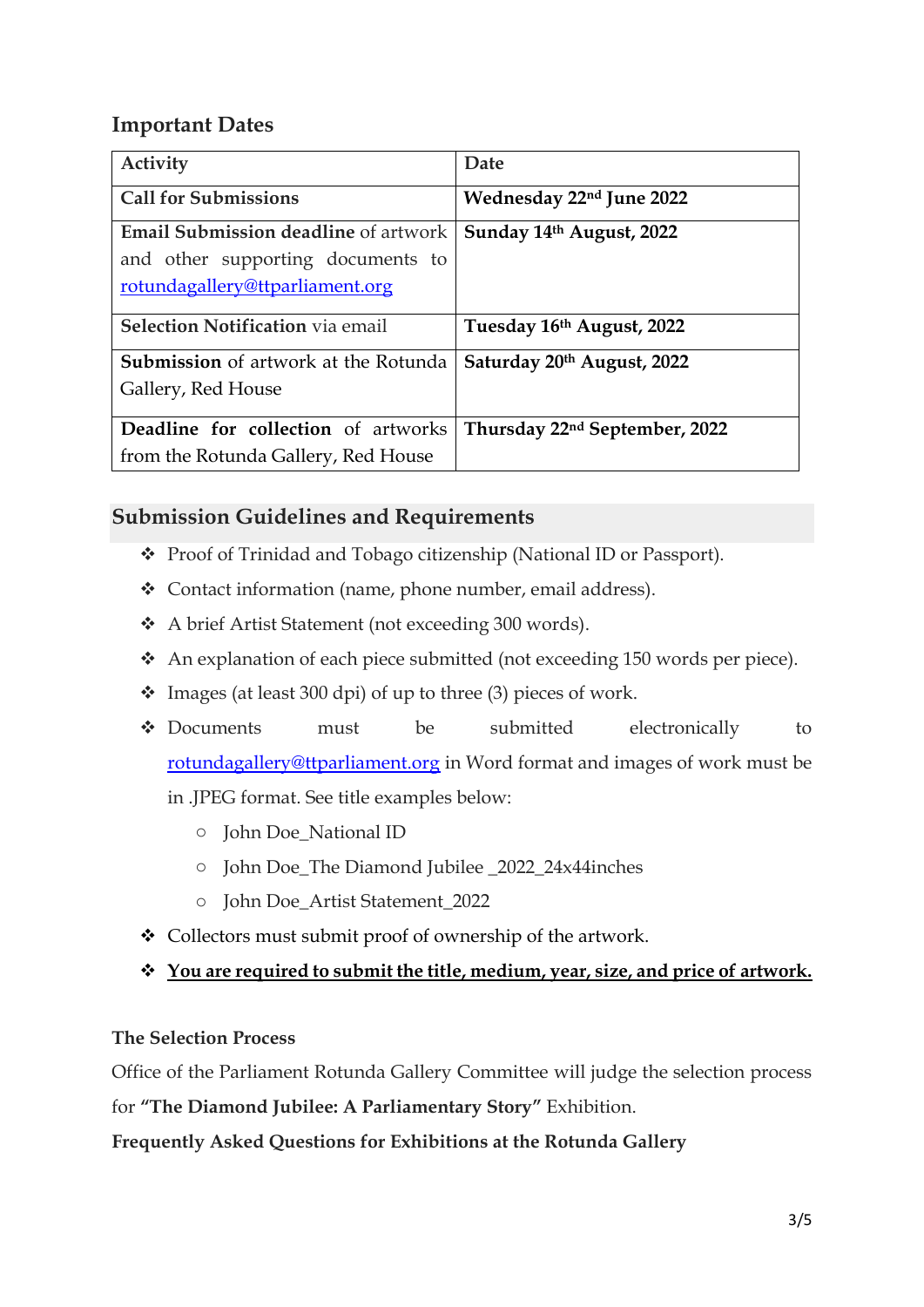- 1. **WHO CAN SUBMIT WORKS?** Any citizen of Trinidad and Tobago.
- 2. **WHAT CAN I SUBMIT**? Artists and collectors can submit up to three (3) pieces of work in any medium or genre of visual arts which includes, painting, photography, drawing, sculpture, prints, fabric art, collage, installation art, digital art or other. **No sexual content, violence, hatred, or propaganda**. Unsuitable works will not be accepted.
- 3. **I CANNOT COMPLETE ARTWORK BY THE DEADLINE, ARE THERE ANY OTHER OPPORTUNITIES?** Yes, the Rotunda Gallery will be a permanent exhibition space to display Trinidad and Tobago's cultural and political heritage. Follow the Parliament of Trinidad and Tobago and Rotunda Gallery on Facebook, Instagram, and Twitter for future Calls for Submissions.
- 4. **HOW MANY WORKS CAN I SUBMIT**? Artists may submit **up to THREE (3) pieces** of artwork unless specific permission has been granted to submit a collection.
- 5. **WHAT IS THE SIZE LIMITATION?** The maximum size is 60 inches in height and 72 inches in width.
- 6. **WILL THE ARTWORK BE INSURED?** It is the responsibility of the artist or the collector to arrange all insurance. While every effort will be made to ensure that artworks submitted are handled carefully and well protected, all artworks should be insured door to door by the participating artist or collector.
- 7. **HOW WILL I KNOW WHETHER MY WORK HAS BEEN SELECTED?** You will receive an email informing you of the status of your submission.
- 8. **DO I HAVE TO FRAME MY ARTWORK?** For the initial electronic submission, the artwork can be unframed. Once you receive the email advising of the